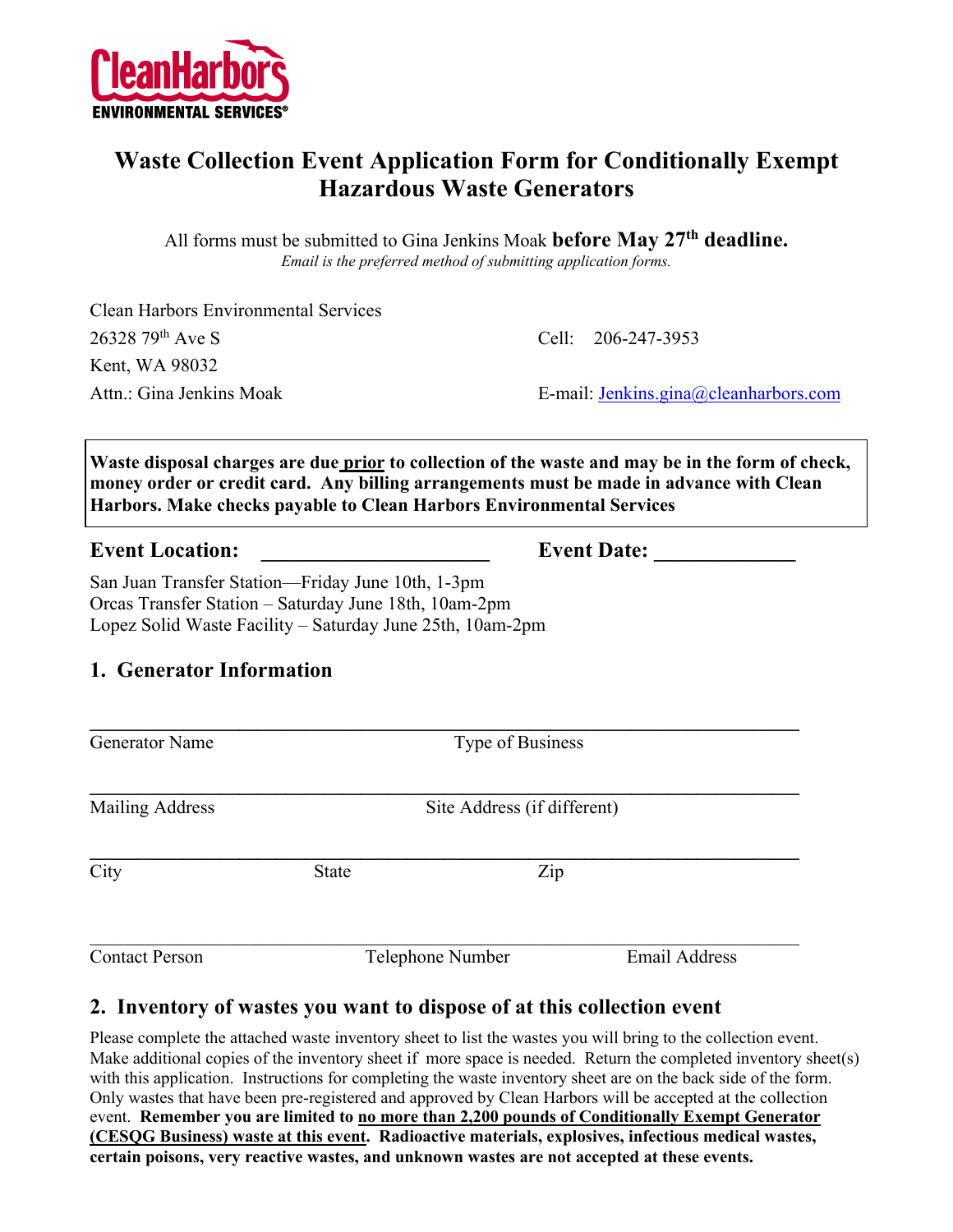

## **Waste Inventory Sheet for Collection Event**

**(Copy and use additional sheets if needed)**

| Item<br>Number | Waste Description                                                                                 | Quantity<br>(Lbs. or gals.) | $\mathop{\rm Cost}$<br>(Per lb. or gal.) | Disposal Charge |
|----------------|---------------------------------------------------------------------------------------------------|-----------------------------|------------------------------------------|-----------------|
|                |                                                                                                   |                             |                                          |                 |
|                |                                                                                                   |                             |                                          |                 |
|                |                                                                                                   |                             |                                          |                 |
|                |                                                                                                   |                             |                                          |                 |
|                |                                                                                                   |                             |                                          |                 |
|                |                                                                                                   |                             |                                          |                 |
|                |                                                                                                   |                             |                                          |                 |
|                |                                                                                                   |                             |                                          |                 |
|                |                                                                                                   |                             |                                          |                 |
|                |                                                                                                   |                             |                                          |                 |
|                |                                                                                                   |                             |                                          |                 |
|                | *For containers large that 5 gallons,<br>please list size, container type, UN<br>container rating |                             | <b>Total Charge</b><br>This Sheet        | $\mathbb S$     |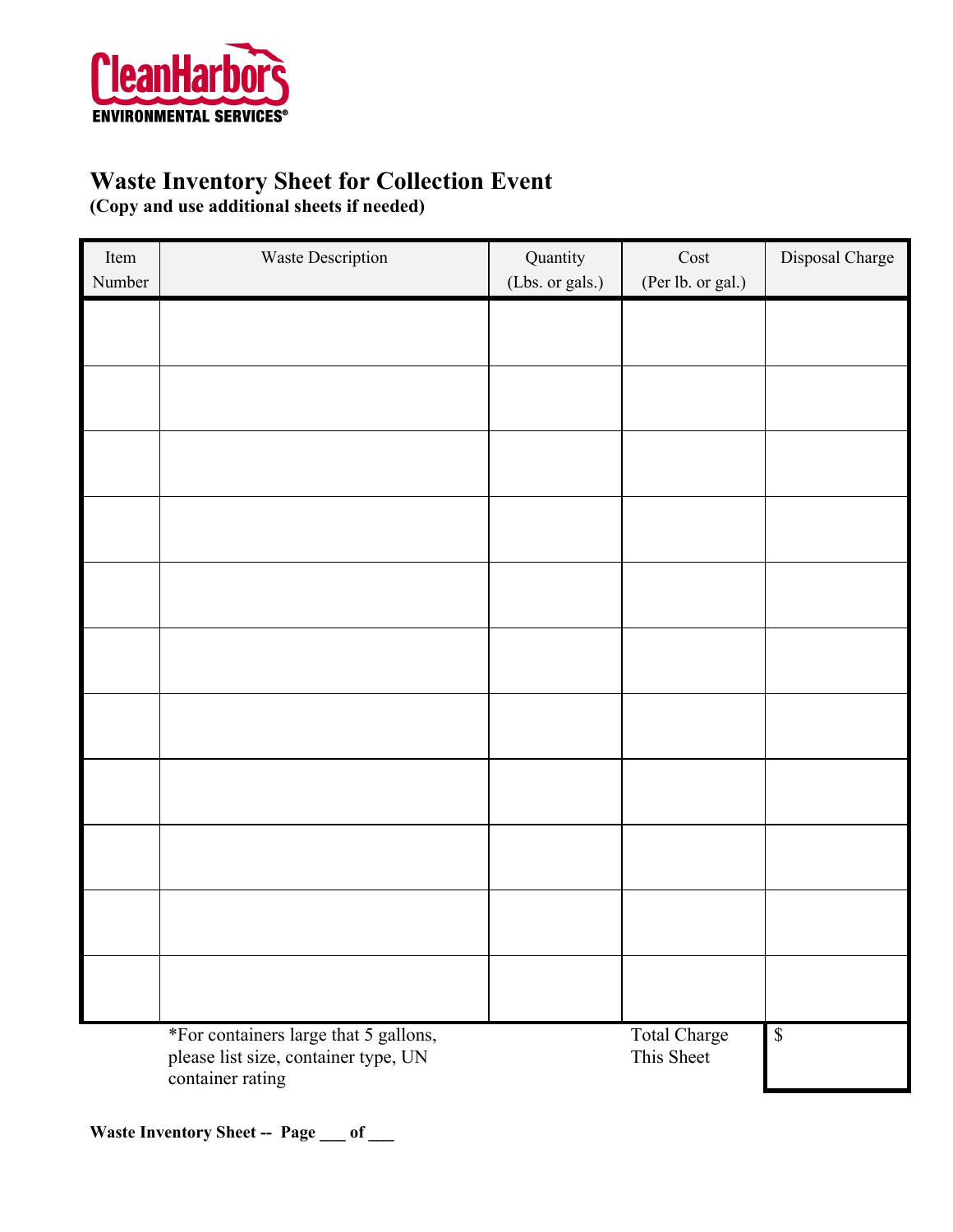

#### **3. Certification for Conditionally Exempt Small Quantity Generators - Businesses**

**Note: This page must be completed and submitted with the application if you are disposing of CESQG business waste at this event.**

State and federal hazardous waste regulations limit the use of CESQG hazardous waste collection programs to those businesses that generate 100 kilograms (220 pounds or approximately 25 gallons) of hazardous waste per month. Businesses that generate more than this amount must use a licensed hazardous waste hauler to manifest and transport their waste. Therefore, we are requesting that you sign the following certification before disposing of your waste at the collection event:

**I certify the business that I am representing is a Conditionally Exempt Hazardous Waste Generator who generates less than 220 pounds of hazardous waste and 2.2 pounds of acutely hazardous waste per month. I also certify that I have not accumulated more than 2,200 pounds of hazardous waste (2.2 pounds of acutely hazardous waste) at this time. I understand that I must pre-register and pay the disposal cost before I can drop off my wastes at the collection event. I also understand that only the types and quantities of wastes listed on the Inventory Sheet(s) in Section 2 have been approved by Clean Harbors for disposal at the collection event. Finally, I understand that the state, local government or Clean Harbors does not assume liability for my wastes, and that future liability remains with my business.**

Company Representative (print or type)

**\_\_\_\_\_\_\_\_\_\_\_\_\_\_\_\_\_\_\_\_\_\_\_\_\_\_\_\_\_\_\_\_\_\_\_\_\_\_\_\_\_\_**

**\_\_\_\_\_\_\_\_\_\_\_\_\_\_\_\_\_\_\_\_\_\_\_\_\_\_\_\_\_\_\_\_\_\_\_\_\_\_\_\_\_**

Generator (Company) Name

Signature of Company Representative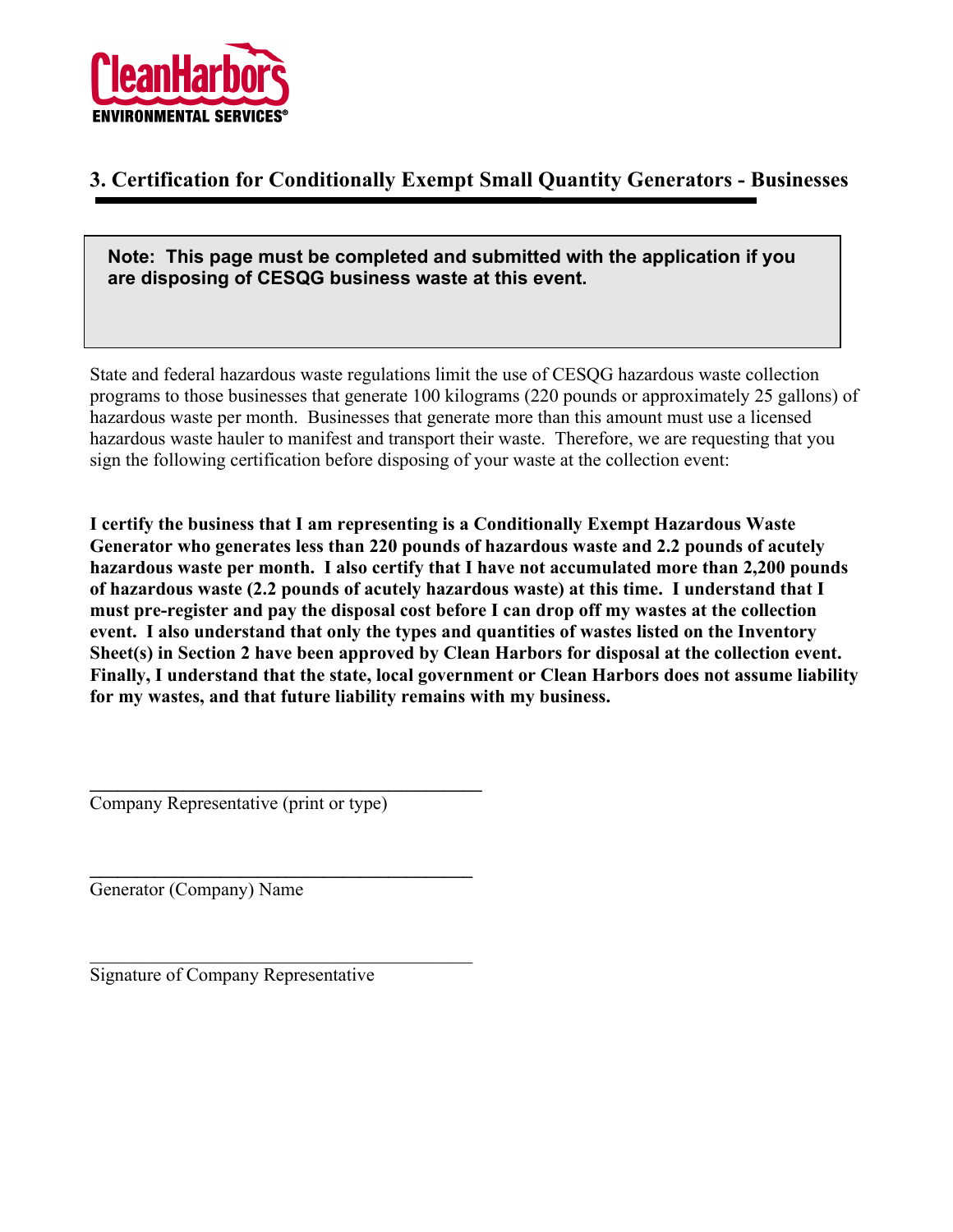

# **Instructions for Completing Waste Inventory Sheet**

- 1. **Item Number**: Number each item (or category group of items) you want to dispose of at the collection event. Each item should have an individual number on its container as reference. The container number should correspond to the completed inventory sheet(s) submitted to Clean Harbors.
- 2. **Waste Description**: Describe, in as much detail as possible, wastes that you want to dispose of at the collection event. The description should include the chemical and trade name, how you use the material, physical state (i.e., liquid, solid, sludge, gas), chemical characteristics (e.g., flammable/ignitable), and chemical constituents and percentages from the label or material safety data sheet (MSDS). For pesticides (e.g., herbicides, fungicides, rodenticides, etc.), please include the EPA registration number if available, trade name and percent concentration. When listing waste quantities, be accurate as possible. **DO NOT** include waste you do not want to dispose of at the collection event, nor containers of unknown waste substances. Please avoid mixing your wastes together.
- 3. **Quantity**: List the quantity of waste you want to dispose of at the collection event. As a rule, list liquids in gallons and solids and sludges in pounds.
- 4. **Cost per Pound or Gallon of Waste Disposed**: Per pound pricing is for loose pack or lab pack items and per gallon pricing is for non lab pack items (over 5 gallons in size). Refer to waste disposal costs below. For wastes not listed on the Inventory Price Sheet, please call Clean Harbors at 1-253-638-3544 for a cost estimate.
- 5. **Disposal Charge**: Quantity of waste multiplied by the cost per pound or gallon will determine the disposal charge for each waste. Regardless of quantity, each item on the Inventory Sheet will receive a minimum charge of one pound or one gallon. For example, a quarter gallon of latex paint will have a minimum disposal cost for one gallon of latex paint.
- 6. **Total Charge this Sheet**: This box is the Disposal Charges column added together for each Inventory Sheet. For a business with multiple Inventory Sheets, the last Inventory Sheet should also list the sum of all the "Total Charge This Sheet" box from each Inventory Sheet. For questions, please contact Clean Harbors.

**Once Clean Harbors has received and reviewed your application, you will receive an email and/or telephone call acknowledging acceptance of your application. The acknowledgment email and/or call will provide you with the total estimated cost for disposal of your waste, an appointment time for bringing in your waste, and any changes to the collection event site.**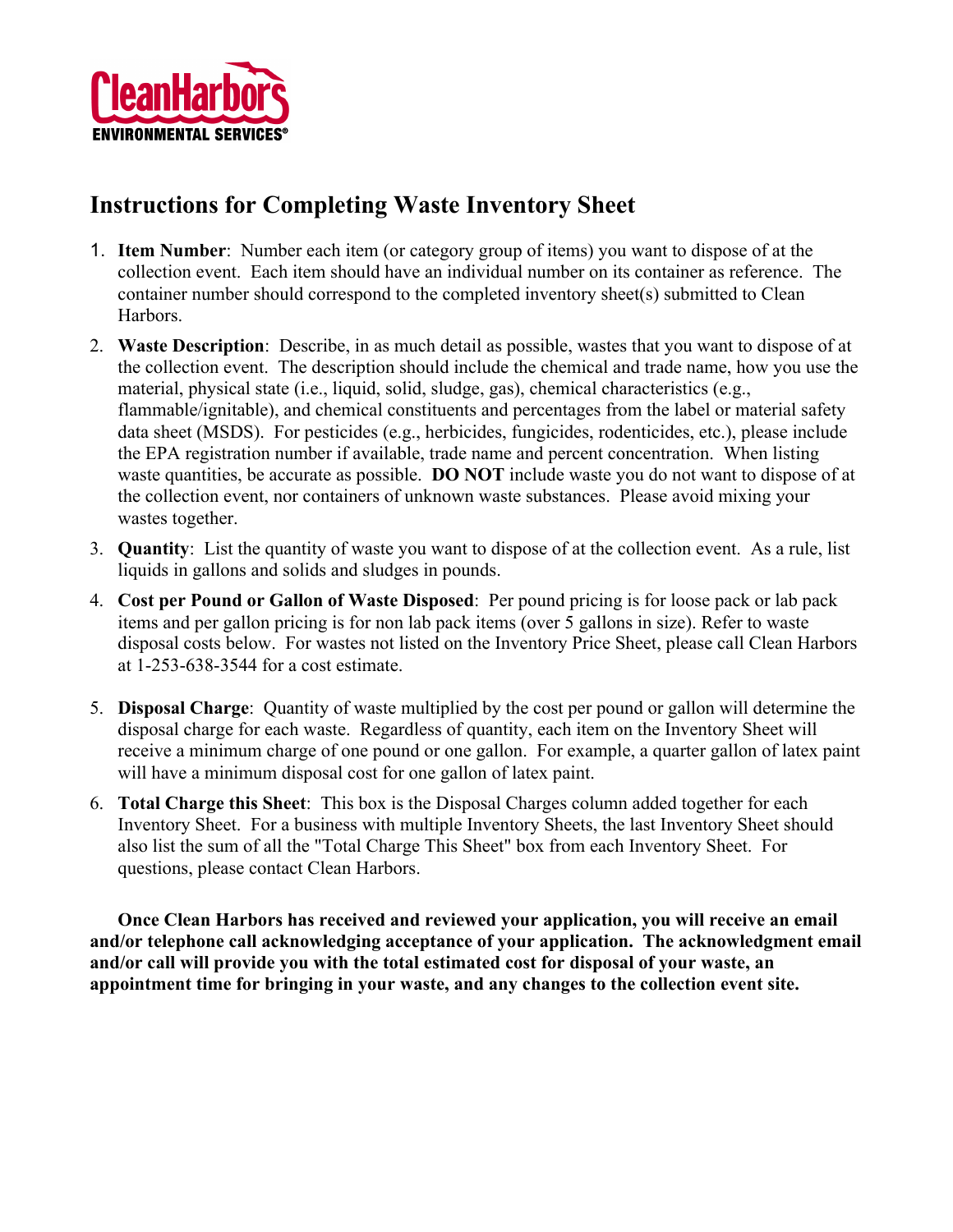# **TRANSPORT TIPS**

No safety precautions and protective measures can be suggested that totally eliminates risks. However, here are some suggestions that may assist you in minimizing exposure as you work with waste.

## **IF YOU HAVE A SPILL: CALL 1-800-OIL-TANK 1-800-645-8265 FOR EMERGENCY ASSISTANCE HANDLING WASTE MATERIAL:**

1. Inspect containers. If, upon inspection, you have reason to suspect that the container will tear or rupture when moved, do not attempt to move or load the container for transport. Come to the collection site without it and we will provide assistance.

2. Wear the protective clothing and protective equipment (goggles, gloves, respirator, etc.) described on product labels when handling pesticides.

3. At a minimum, wear a long sleeved shirt buttoned at the wrist, a pair of chemical-resistant gloves, preferably a chemically resistant apron, rubber boots, goggles and a hat.

4. Have spill control materials available. For example, a 10-pound bag of commercially available safety absorbent, a shovel and a container for spilled material collected with the absorbent and contaminated soil may be useful in control and cleanup of a spill involving a small amount of material. Bring any spilled materials with you to the collection site for disposal.

#### **FOR TRANSPORTING WASTE MATERIALS:**

1. Inspect all containers to see that they are securely packaged. Only transport containers that are securely closed.

2. Line the storage area of the transport vehicle with plastic sheeting to contain any spillage that might occur and therefore simplify cleanup and decontamination.

3. Assure all labels are securely attached. This is important for disposal of these materials.

4. Arrange containers in your vehicle so that they are braced to prevent shifting which may result in container damage and/or leakage.

5. All containers should be kept dry during transport. Loads in open vehicles such as pick-up trucks should be covered in the event of rainfall.

6. Do not transport waste in a manner that will allow fumes from those wastes to enter the passenger compartment of the transportation vehicle.

**DRIVE CAREFULLY**. You are responsible for any spillage, damage, subsequent cleanup and restoration that might occur while you are transporting the wastes, whether the accident is your fault or other's. The State and its contractor are not responsible for any spillage that occurs before the contractor at the collection site accepts the waste.